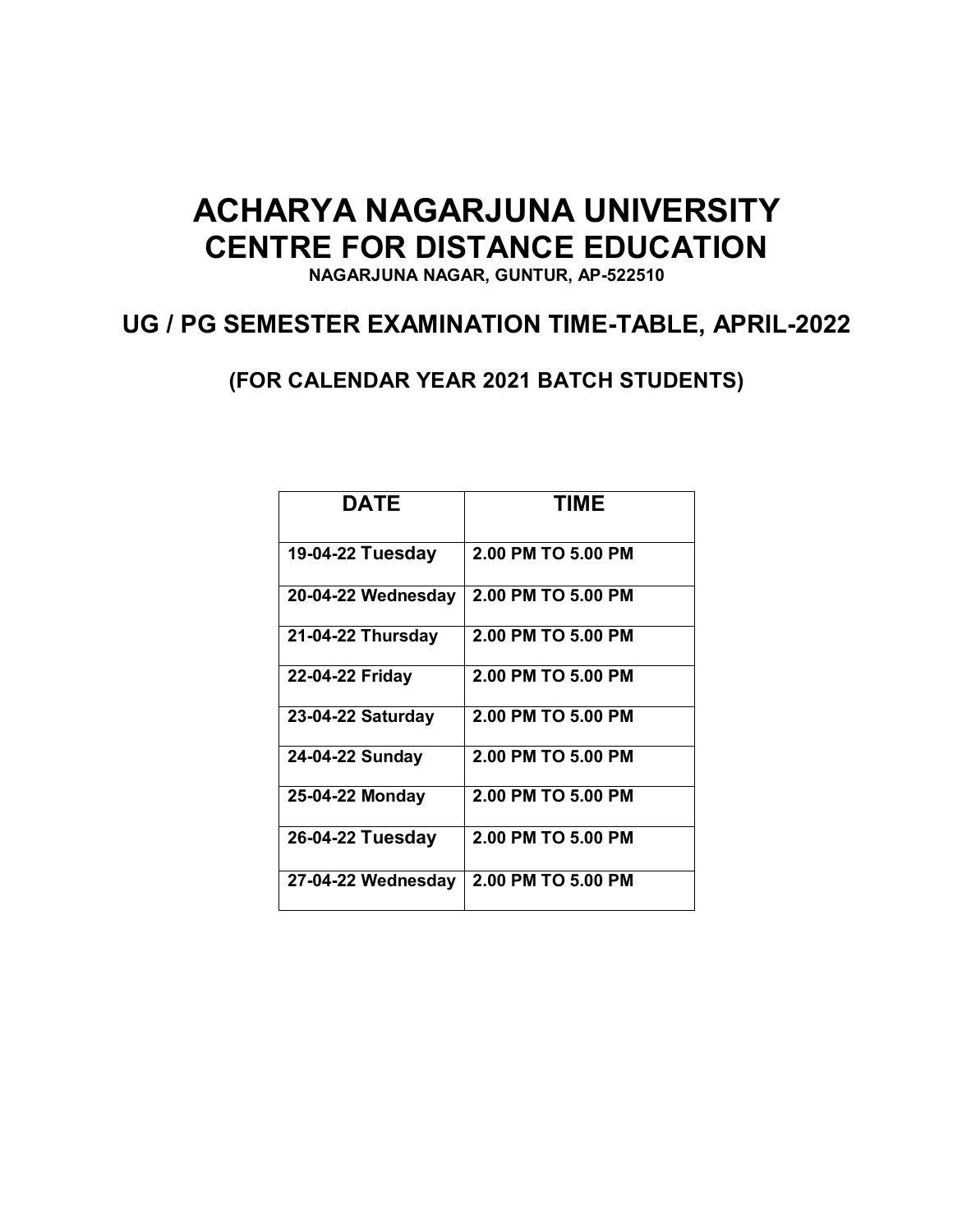# **ACHARYA NAGARJUNA UNIVERSITY**

# **CENTRE FOR DISTANCE EDUCATION**

**NAGARJUNA NAGAR, GUNTUR, AP-522510** 

## **UG / PG SEMESTER EXAMINATION TIME-TABLE, APRIL-2022**

**(FOR CALENDAR YEAR 2021 BATCH STUDENTS)**

| S.No.           | <b>Name of the Programme</b>             | Page No.  |
|-----------------|------------------------------------------|-----------|
| 01              | <b>B.A ALL PROGRAMMES</b>                | $01 - 01$ |
| 02 <sub>2</sub> | <b>B.COM (GEN &amp;COMP)</b>             | $02 - 02$ |
| 03              | <b>BBA</b>                               | $03 - 03$ |
| 04              | <b>B.L.I.Sc</b>                          | $04 - 04$ |
| 05              | M.L.I.Sc                                 | $05 - 05$ |
| 06              | <b>M.COM (BANKING &amp; ACCOUNTANCY)</b> | $06 - 06$ |
| 07              | <b>M.A ALL PROGRAMMES</b>                | $07 - 17$ |

# **INDEX**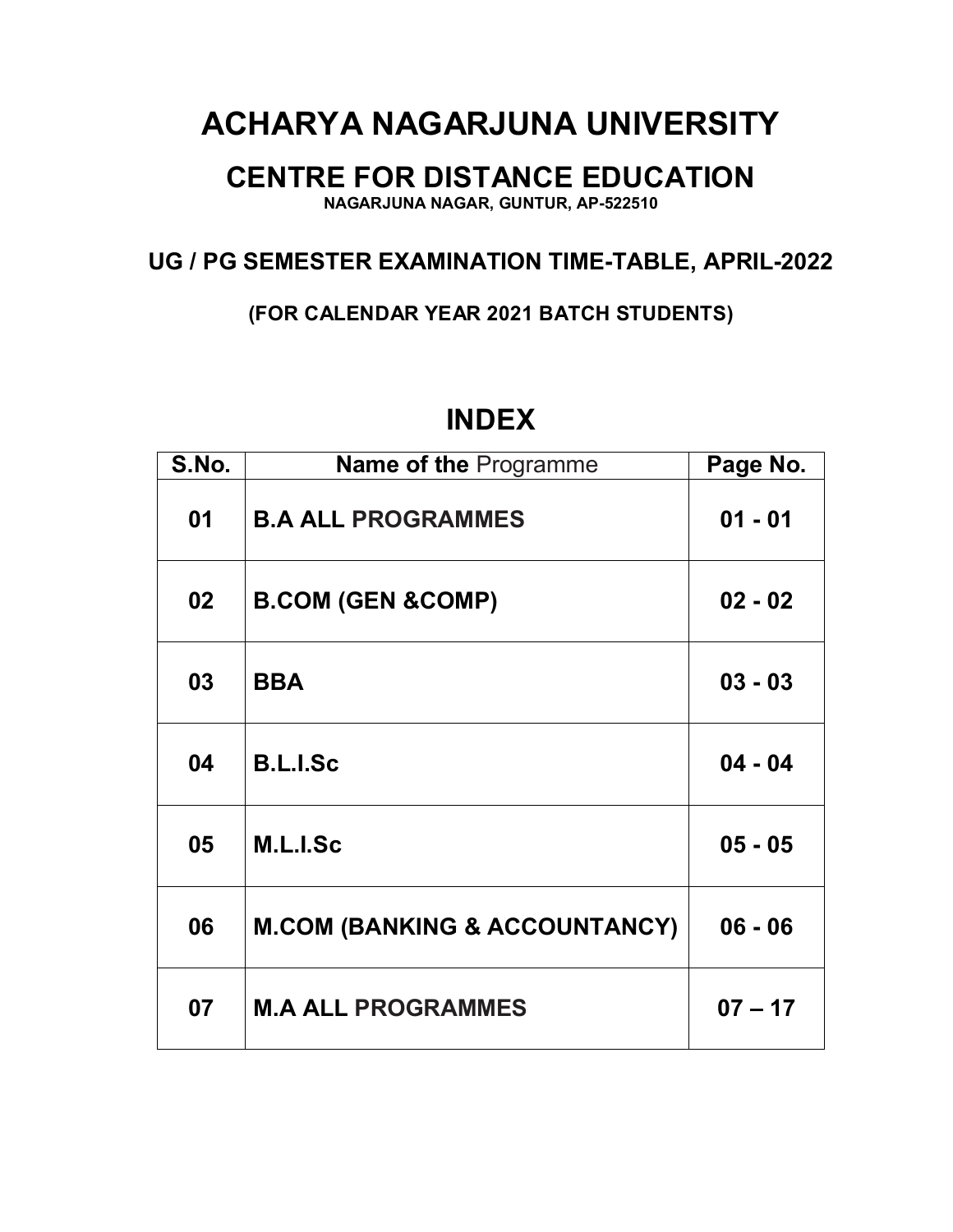### **TIME TABLE FOR ALL B.A. PROGRAMMES**

| Date & Day                        | <b>Course</b><br>Code | <b>Course Name</b>                                                                                   | <b>Max</b><br><b>Marks</b> |
|-----------------------------------|-----------------------|------------------------------------------------------------------------------------------------------|----------------------------|
|                                   |                       | <b>PART-I</b>                                                                                        |                            |
| 19-04-22<br><b>Tuesday</b>        | <b>101ENG21</b>       | <b>English - A Course in Communication and Soft</b><br><b>Skills</b>                                 | 70                         |
| 20-04-22                          | <b>102TEL21</b>       | Second Language - Telugu - Pracheena<br><b>Telugu Kavithvam</b>                                      | $\overline{70}$            |
| Wednesday                         | <b>102HIN21</b>       | Second Language - Hindi - Prose                                                                      | 70                         |
|                                   | <b>102SAN21</b>       | Second Language- Sanskrit - Prose, Poetry &<br><b>Grammar</b>                                        | 70                         |
| $21 - 04 - 22$<br><b>Thursday</b> | <b>103LSA21</b>       | Life Skill Course: Human Values and<br>Professional Ethics (1 1/2 Hrs)                               | 50                         |
| 22-04-22<br><b>Friday</b>         | <b>104SDE21</b>       | <b>Skill Development Course: Public Relations</b><br>(1 ½ Hrs)                                       | 50                         |
|                                   |                       | <b>PART-II</b>                                                                                       |                            |
| 23-04-22                          | 105ECO21              | <b>Economics: Microeconomic Analysis</b>                                                             | 70                         |
| <b>Saturday</b>                   | <b>110SEG21</b>       | Spl. Eng: An Introduction to English Literature<br>$(600 - 1500)$                                    | 70                         |
| 24-04-22                          | <b>106HIS21</b>       | <b>History: Ancient Indian History &amp; Culture</b><br>(From Indus Valley Civil. to 13 Century A.D) | 70                         |
| <b>Sunday</b>                     | <b>112BAN21</b>       | <b>Banking: Fundamentals of Banking</b>                                                              | 70                         |
|                                   | 107POL21              | <b>Politics: Introduction to Political Science</b>                                                   | 70                         |
| 25-04-22                          | 111STL21              | Spl. Tel: Pracheena Kavithaa Parichayam                                                              | 70                         |
| <b>Monday</b>                     | 108BCO21              | <b>Comp. App.: Information Technology</b><br><b>B.Com(Comp) &amp; BA(Comp)</b>                       | 70                         |
| 26-04-22<br><b>Tuesday</b>        | <b>108SOC21</b>       | <b>Sociology: Basic Concepts in Sociology</b>                                                        | 70                         |
| 27-04-22<br>Wednesday             | 109PAD21              | <b>Pub. Adm.: Introduction to Public</b><br><b>Administration</b>                                    | 70                         |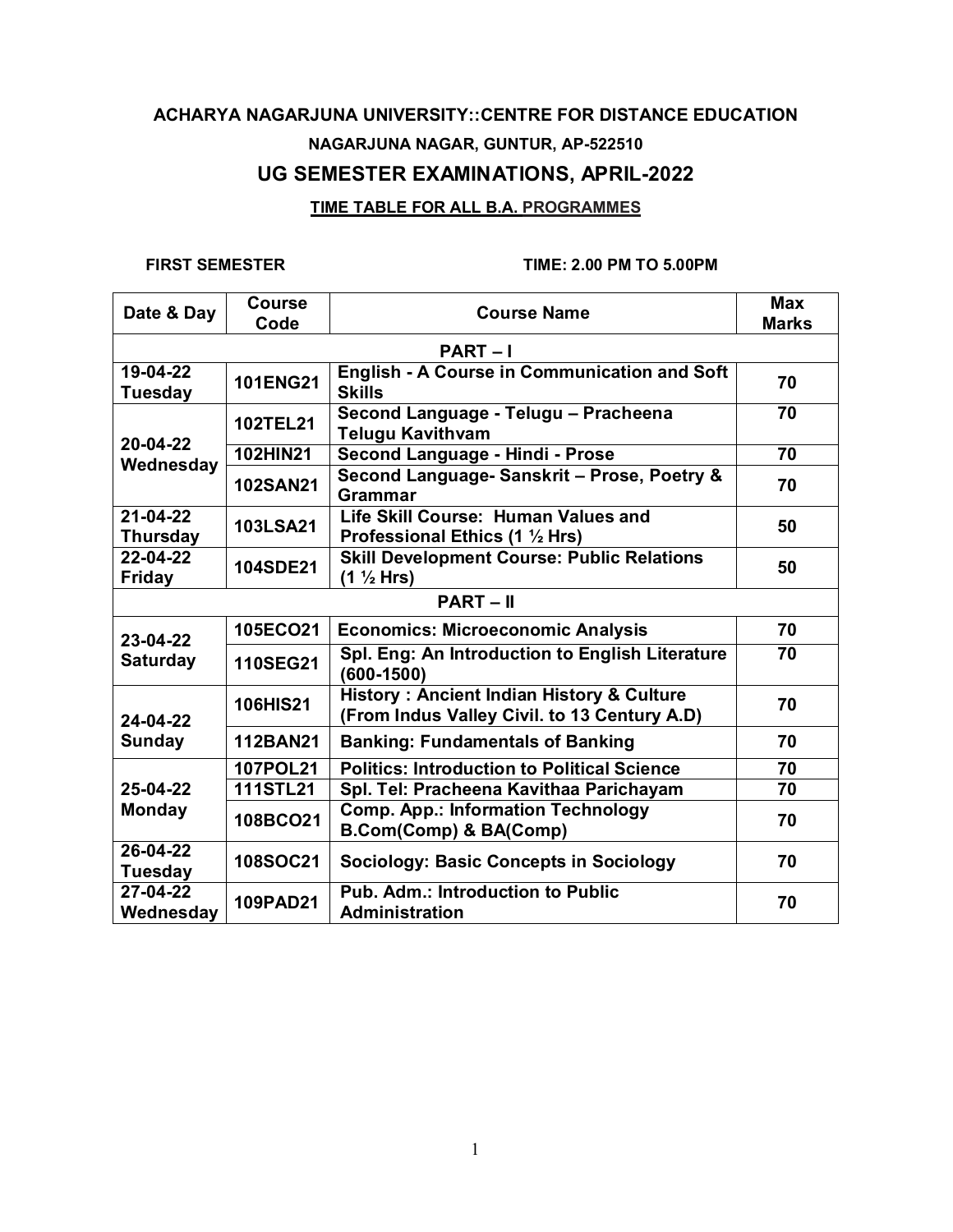# **ACHARYA NAGARJUNA UNIVERSITY::CENTRE FOR DISTANCE EDUCATION NAGARJUNA NAGAR, GUNTUR, AP-522510**

## **UG SEMESTER EXAMINATIONS, APRIL-2022**

### **TIME TABLE FOR B.COM (GENERAL & COMPUTER APPLICATIONS) PROGRAMMES**

| Date & Day                  | <b>Course</b><br>Code | <b>Course Name</b>                                                      | <b>Max Marks</b> |
|-----------------------------|-----------------------|-------------------------------------------------------------------------|------------------|
|                             |                       | <b>PART-I</b>                                                           |                  |
| 19-04-22<br><b>Tuesday</b>  | <b>101ENG21</b>       | English - A Course in Communication and Soft<br><b>Skills</b>           | 70               |
|                             | <b>102TEL21</b>       | Second Language - Telugu - Pracheena<br><b>Telugu Kavithvam</b>         | 70               |
| 20-04-22                    | <b>102HIN21</b>       | Second Language - Hindi - Prose                                         | 70               |
| Wednesday                   | <b>102SAN21</b>       | Second Language- Sanskrit - Prose, Poetry &<br><b>Grammar</b>           | 70               |
| 21-04-22<br><b>Thursday</b> | <b>103LSA21</b>       | Life Skill Course: Human Values and<br>Professional Ethics (1 1/2 Hrs)  | 50               |
| 22-04-22<br><b>Friday</b>   | <b>104SDA21</b>       | <b>Skill Development Course: Insurance</b><br>Promotion (1 1/2 Hrs)     | 50               |
|                             |                       | $PART - II$                                                             |                  |
| 23-04-22<br><b>Saturday</b> | 105BCO21              | <b>Fundamentals of Accounting B.Com(Gen) &amp;</b><br>B.Com(Comp)       | 70               |
| 24-04-22<br><b>Sunday</b>   | 106BCO21              | <b>Business Organization and Management</b><br>B.Com(Gen) & B.Com(Comp) | 70               |
|                             | 107BCO21              | <b>Business Environment</b><br><b>B.Com(Gen)</b>                        | 70               |
| 25-04-22<br><b>Monday</b>   | 108BCO21              | <b>Information Technology B.Com(Comp)&amp;</b><br>BA(Comp)              | 70               |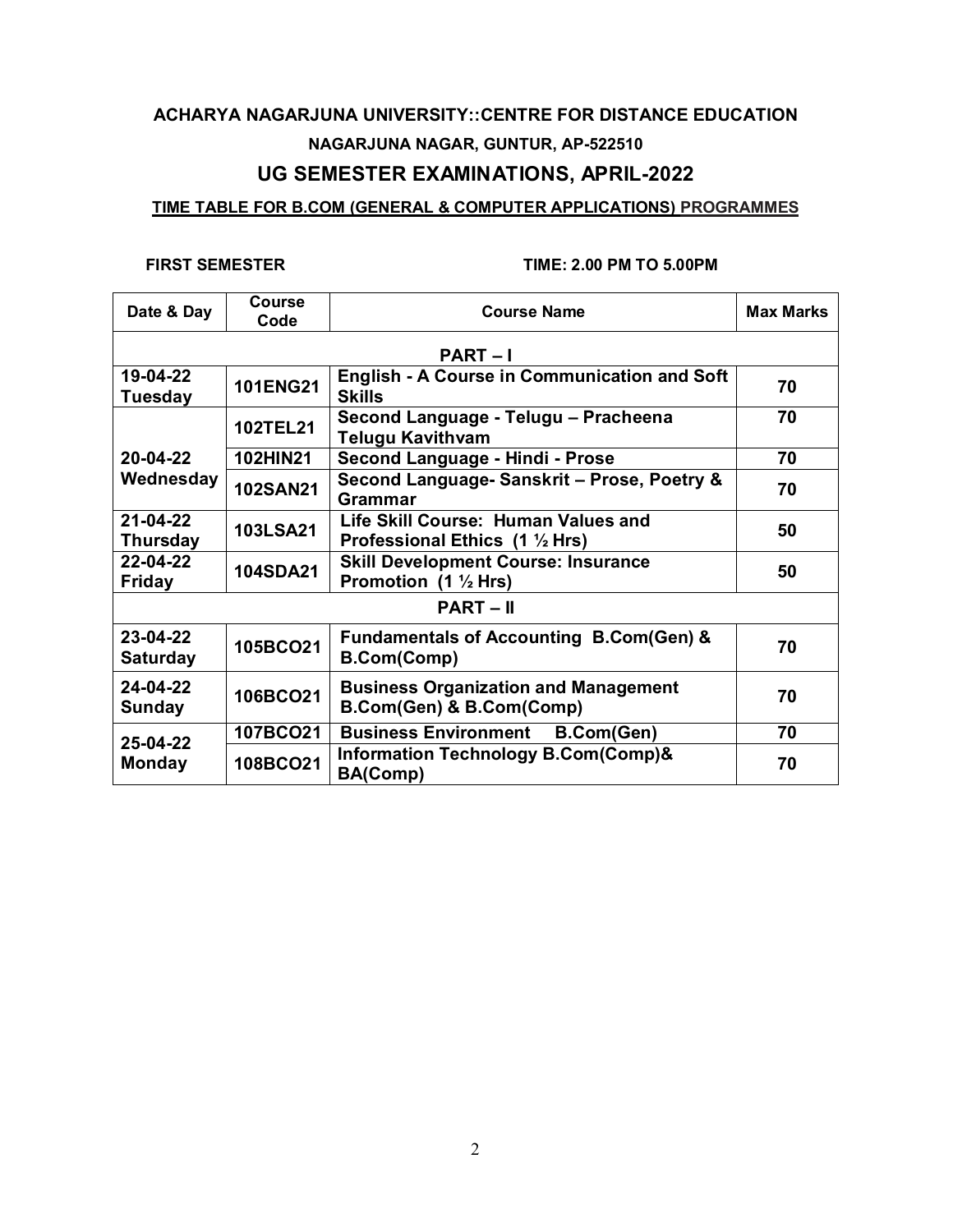# **ACHARYA NAGARJUNA UNIVERSITY::CENTRE FOR DISTANCE EDUCATION NAGARJUNA NAGAR, GUNTUR, AP-522510**

## **UG SEMESTER EXAMINATIONS, APRIL-2022**

### **TIME TABLE FOR B.B.A. (BACHELOR OF BUSINESS ADMINISTRATION) PROGRAMME**

| Date & Day                  | Course<br>Code  | <b>Course Name</b>                                                            | <b>Max Marks</b> |
|-----------------------------|-----------------|-------------------------------------------------------------------------------|------------------|
|                             |                 | <b>PART-I</b>                                                                 |                  |
| 19-04-22<br><b>Tuesday</b>  | <b>101ENG21</b> | <b>English - A Course in Communication and Soft</b><br><b>Skills</b>          | 70               |
|                             | <b>102TEL21</b> | Second Language - Telugu - Pracheena<br><b>Telugu Kavithvam</b>               | 70               |
| 20-04-22                    | <b>102HIN21</b> | Second Language - Hindi - Prose                                               | 70               |
| Wednesday                   | <b>102SAN21</b> | Second Language- Sanskrit - Prose, Poetry &<br>Grammar                        | 70               |
| 21-04-22<br><b>Thursday</b> | <b>103LSA21</b> | Life Skill Course: Human Values and<br>Professional Ethics (1 1/2 Hrs)        | 50               |
| 22-04-22<br><b>Friday</b>   | <b>104SDA21</b> | <b>Skill Development Course: Insurance</b><br>Promotion $(1 \frac{1}{2} Hrs)$ | 50               |
|                             |                 | $PART - II$                                                                   |                  |
| 23-04-22<br><b>Saturday</b> | 105BBA21        | <b>Principles of Management</b>                                               | 70               |
| 24-04-22<br>Sunday          | 106BBA21        | <b>Managerial Economics</b>                                                   | 70               |
| 25-04-22<br><b>Monday</b>   | 107BBA21        | <b>Quantitative Methods for Managers</b>                                      | 70               |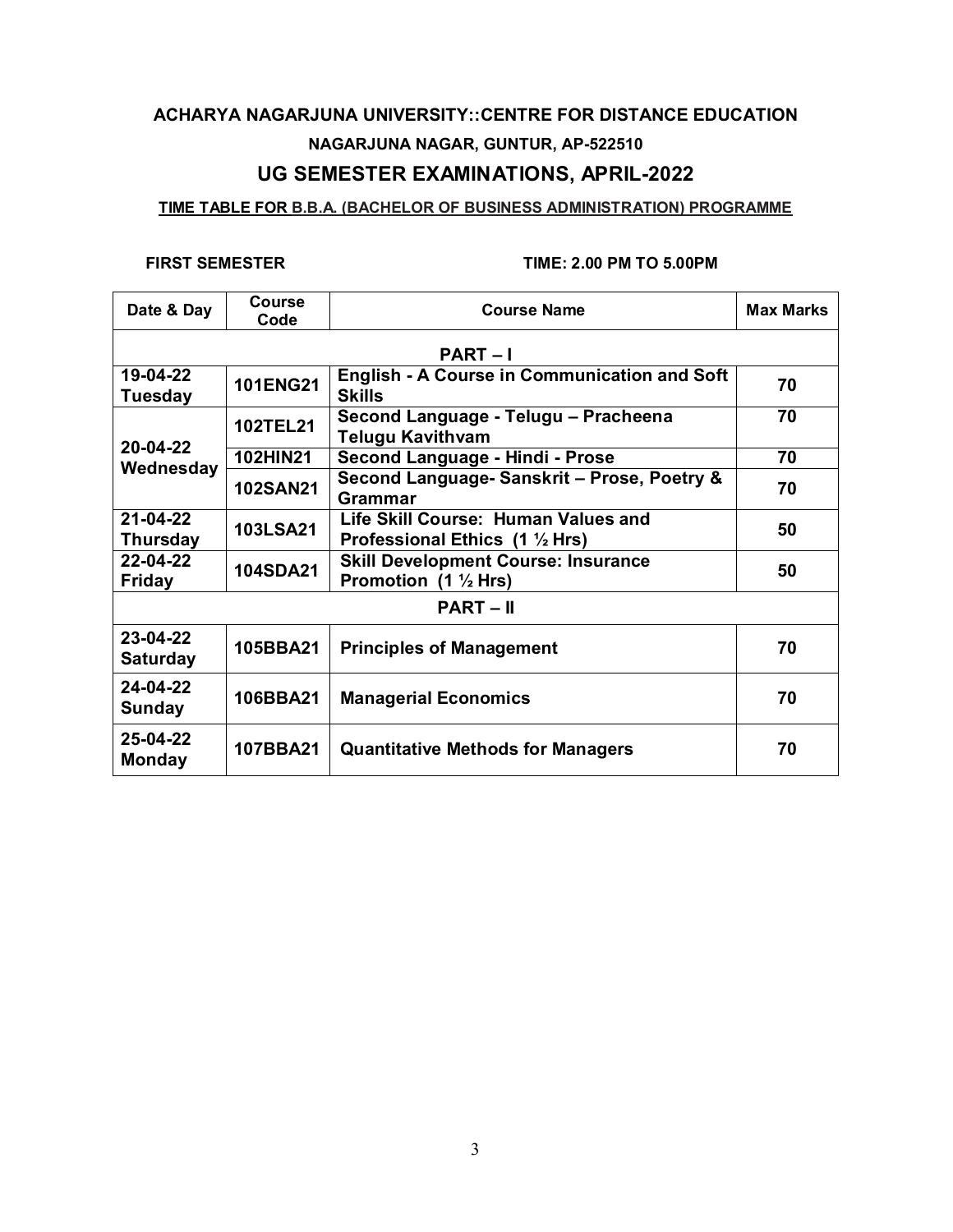### **TIME TABLE FOR B.L.I.Sc PROGRAMME**

| Date & Day                  | Course<br>Code | <b>Course Name</b>                                            | <b>Max Marks</b> |
|-----------------------------|----------------|---------------------------------------------------------------|------------------|
| 19-04-22<br><b>Tuesday</b>  | 101BL21        | <b>Foundation of Library and Library</b><br><b>Management</b> | 70               |
| 20-04-22<br>Wednesday       | 102BL21        | <b>Library Classification (Theory)</b>                        | 70               |
| 21-04-22<br><b>Thursday</b> | 103BL21        | <b>Library Cataloguing (Theory)</b>                           | 70               |
| 22-04-22<br><b>Friday</b>   | 104BL21        | <b>Information Sources and Services</b>                       | 70               |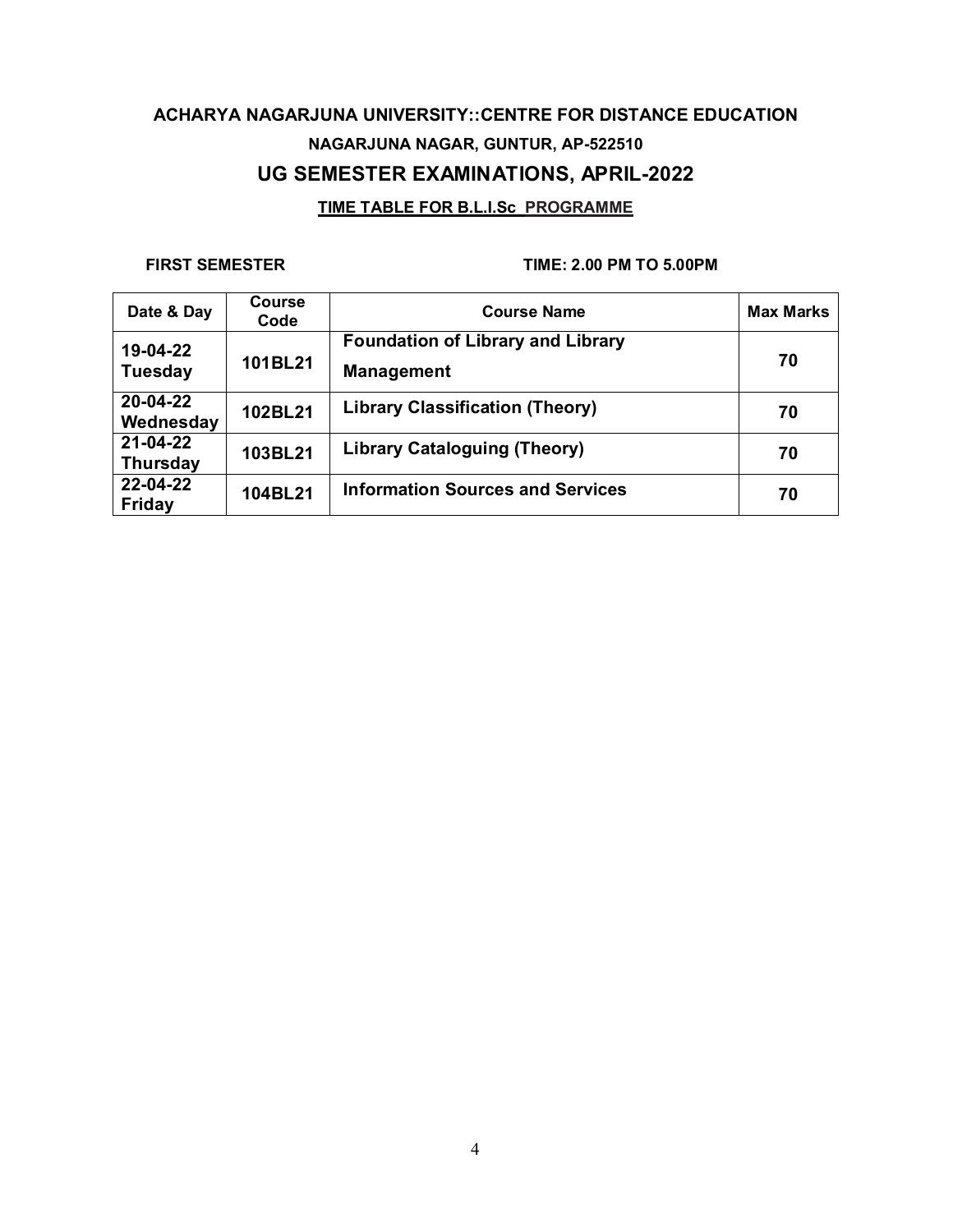### **TIME TABLE FOR M.L.I.Sc PROGRAMME**

| Date & Day                  | <b>Course</b><br>Code | <b>Course Name</b>                               | <b>Max Marks</b> |
|-----------------------------|-----------------------|--------------------------------------------------|------------------|
| 19-04-22<br><b>Tuesday</b>  | 101ML21               | <b>Information &amp; Communication</b>           | 70               |
| 20-04-22<br>Wednesday       | 102ML21               | <b>Information Management</b>                    | 70               |
| 21-04-22<br><b>Thursday</b> | 103ML21               | <b>Information Processing Retrieval (Theory)</b> | 70               |
| 22-04-22<br>Friday          | 104ML21               | Information Technology (Theory)                  | 70               |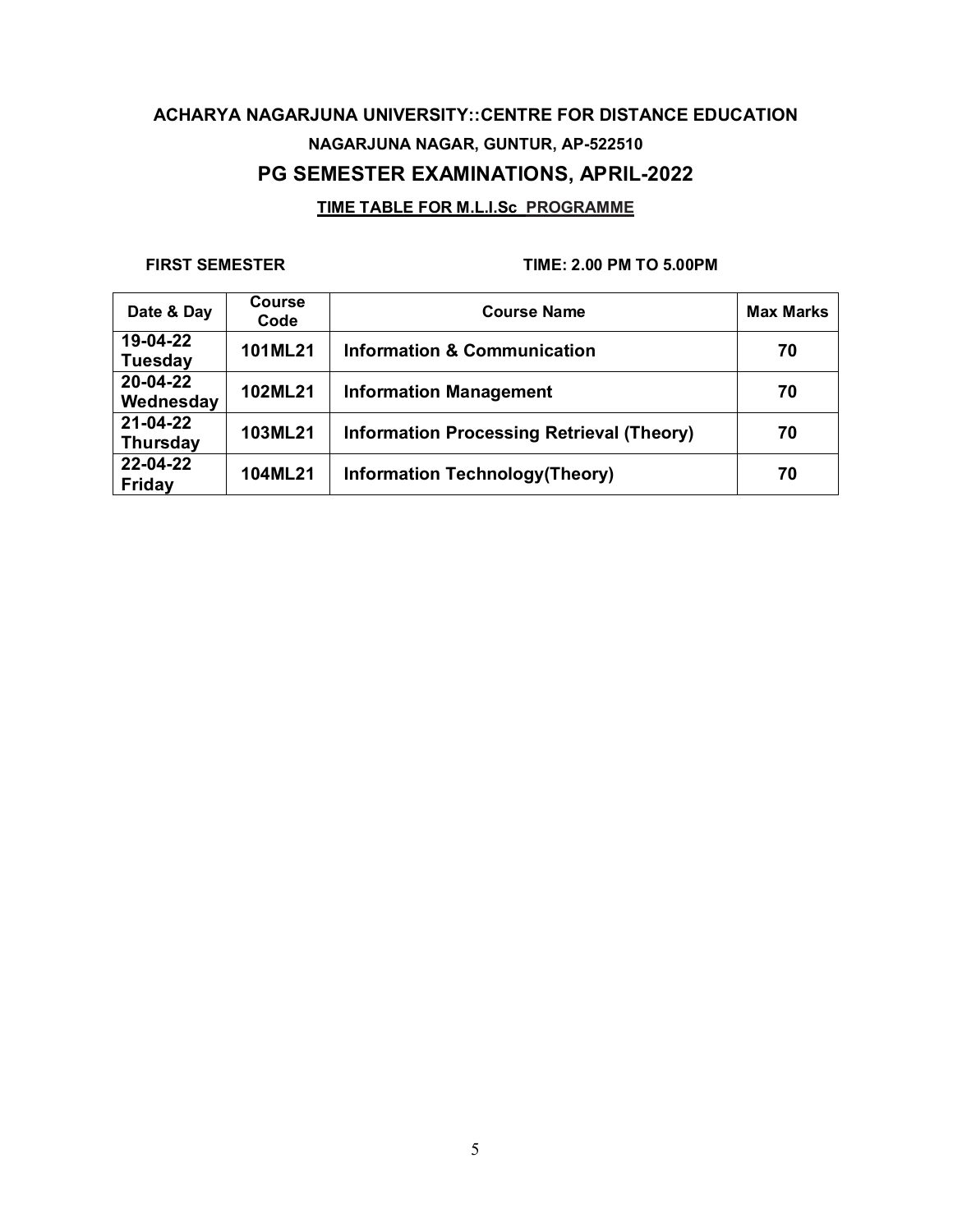### **TIME TABLE FOR M.COM (ACCOUNTANCY & BANKING) PROGRAMMES**

| Date & Day                  | <b>Course</b><br>Code | <b>Course Name</b>                       | <b>Max Marks</b> |
|-----------------------------|-----------------------|------------------------------------------|------------------|
| 19-04-22<br><b>Tuesday</b>  | 101CO21               | <b>Perspectives of Management</b>        | 70               |
| 20-04-22<br>Wednesday       | 102CO21               | <b>Business Environment</b>              | 70               |
| 21-04-22<br><b>Thursday</b> | 103CO21               | <b>Marketing Management-I</b>            | 70               |
| 22-04-22<br><b>Friday</b>   | 104CO21               | <b>Financial Management-I</b>            | 70               |
| 23-04-22<br><b>Saturday</b> | 105CO21               | <b>Human Resource Management-I</b>       | 70               |
| 24-04-22<br>Sunday          | 106CO21               | <b>Financial Accounting and Packages</b> | 70               |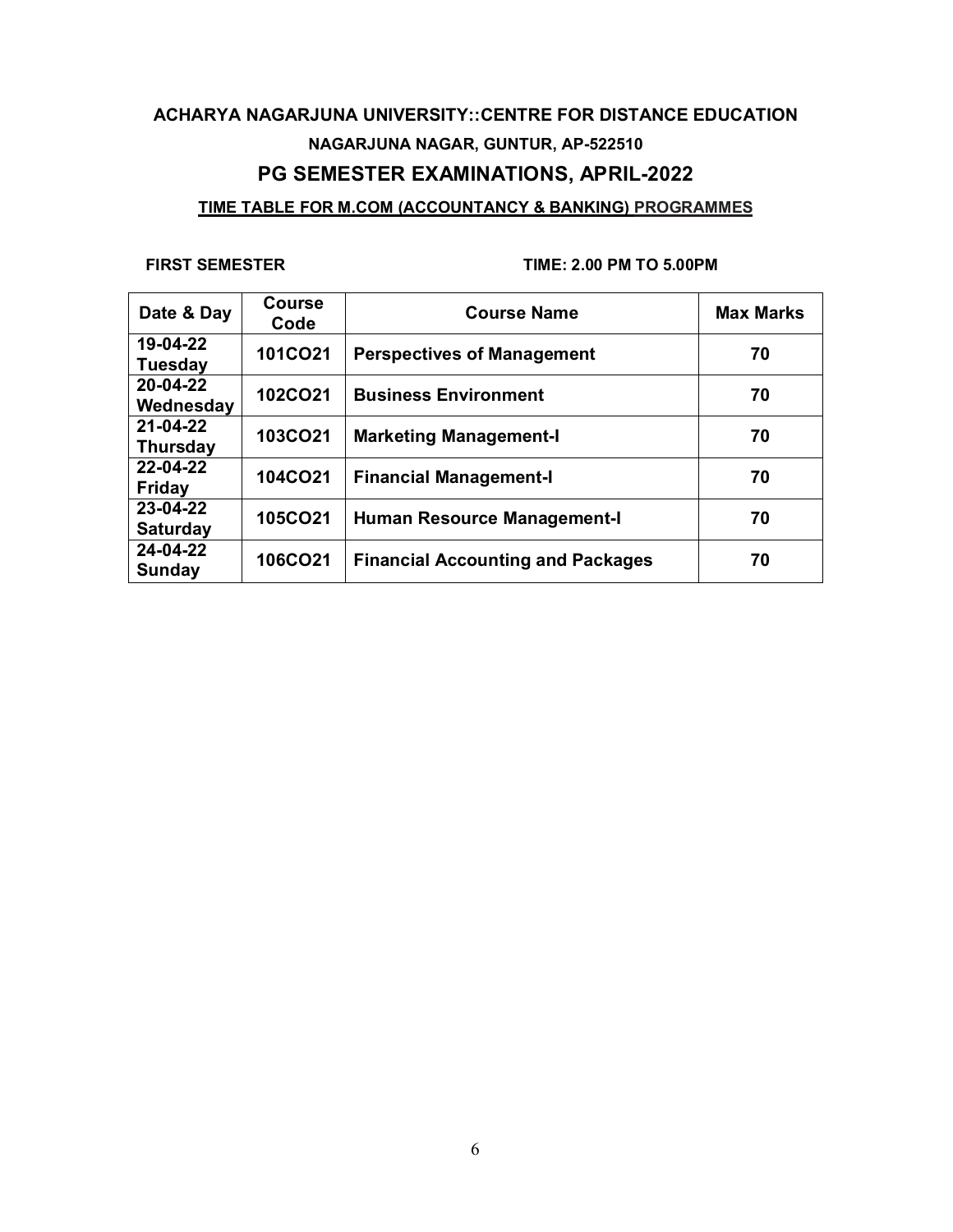## **ACHARYA NAGARJUNA UNIVERSITY::CENTRE FOR DISTANCE EDUCATION NAGARJUNA NAGAR, GUNTUR, AP-522510 PG SEMESTER EXAMINATIONS, APRIL-2022 TIME TABLE FOR M.A (ENGLISH) PROGRAMME**

| Date & Day                  | <b>Course</b><br>Code | <b>Course Name</b>                      | <b>Max Marks</b> |
|-----------------------------|-----------------------|-----------------------------------------|------------------|
| 19-04-22<br><b>Tuesday</b>  | 101EG21               | Structure of Modern English - I         | 70               |
| 20-04-22<br>Wednesday       | 102EG21               | Poetry $-1$                             | 70               |
| 21-04-22<br><b>Thursday</b> | 103EG21               | Drama $-1$                              | 70               |
| 22-04-22<br><b>Friday</b>   | 104EG21               | <b>Prose and Fiction - I</b>            | 70               |
| 23-04-22<br><b>Saturday</b> | 105EG21               | <b>Twentieth Century Literature - I</b> | 70               |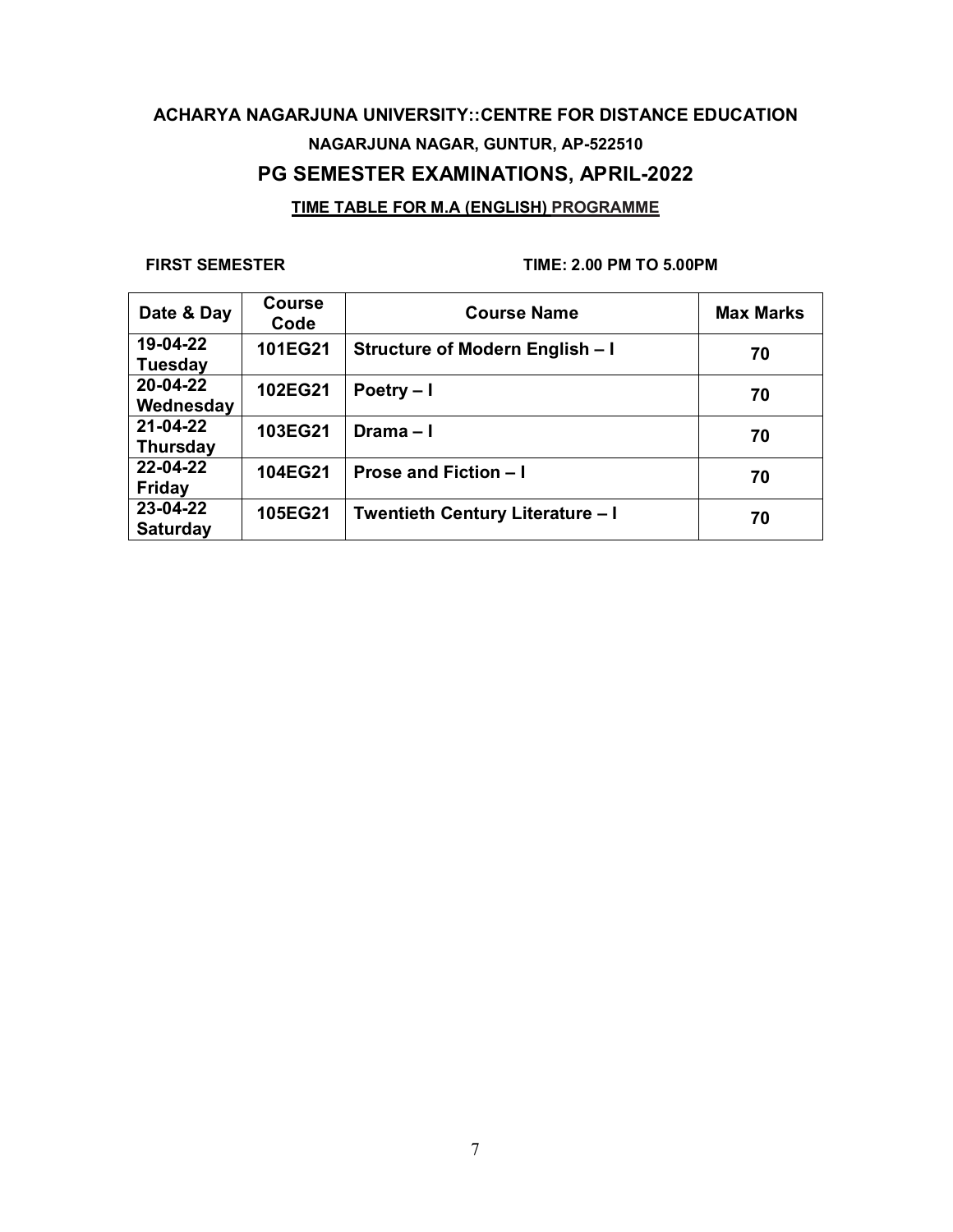## **ACHARYA NAGARJUNA UNIVERSITY::CENTRE FOR DISTANCE EDUCATION NAGARJUNA NAGAR, GUNTUR, AP-522510 PG SEMESTER EXAMINATIONS, APRIL-2022 TIME TABLE FOR M.A (TELUGU) PROGRAMME**

| Date & Day                  | <b>Course</b><br>Code | <b>Course Name</b>                         | <b>Max Marks</b> |
|-----------------------------|-----------------------|--------------------------------------------|------------------|
| 19-04-22<br><b>Tuesday</b>  | 101TL21               | <b>Classical Literature</b>                | 70               |
| 20-04-22<br>Wednesday       | 102TL21               | <b>Introduction to General Linguistics</b> | 70               |
| 21-04-22<br><b>Thursday</b> | 103TL21               | <b>History of Telugu Literature-1</b>      | 70               |
| 22-04-22<br><b>Friday</b>   | 104TL21               | Balavyakaranam-1                           | 70               |
| 23-04-22<br><b>Saturday</b> | 105TL21               | <b>Modern Trends in Telugu Poetry - 1</b>  | 70               |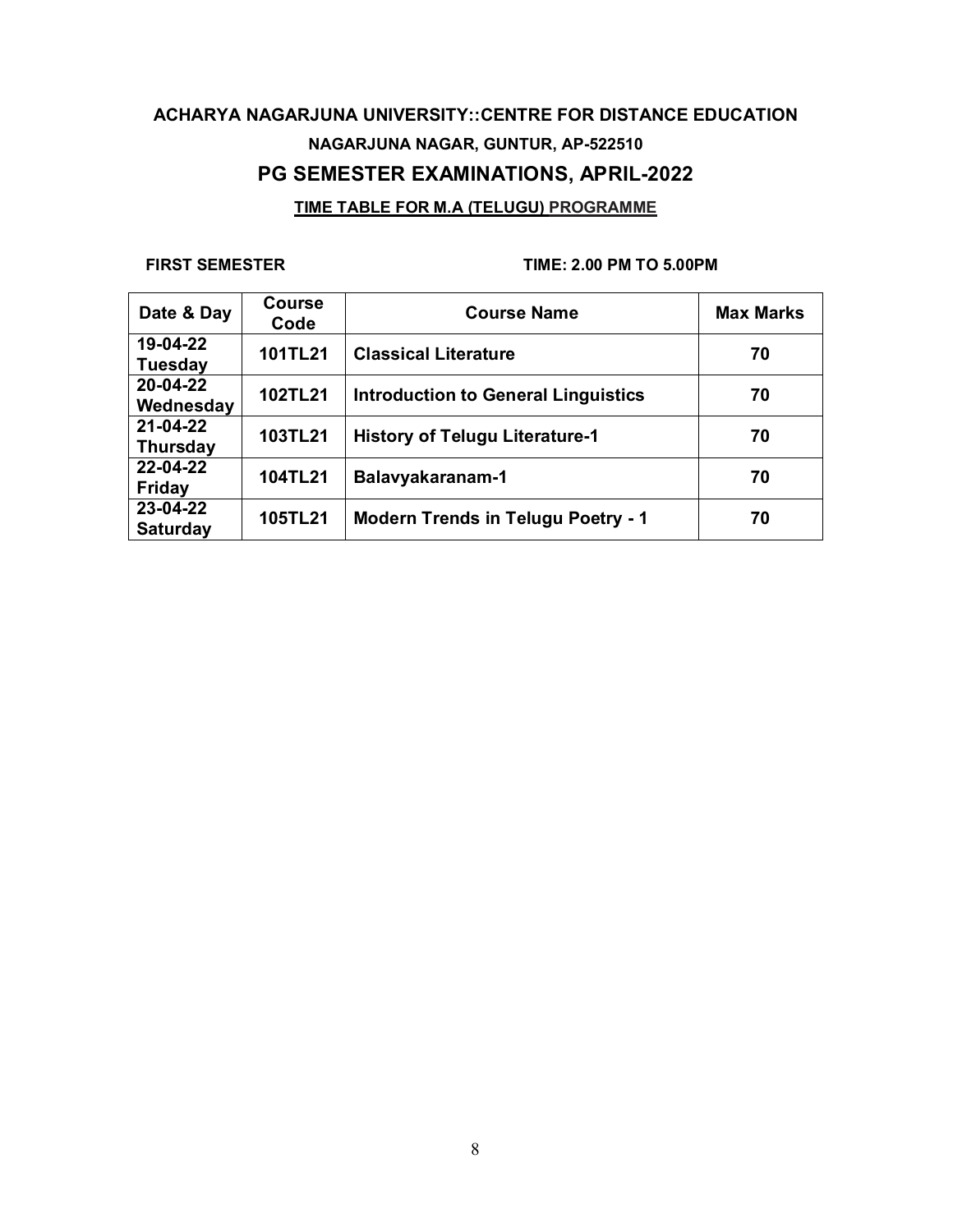## **ACHARYA NAGARJUNA UNIVERSITY::CENTRE FOR DISTANCE EDUCATION NAGARJUNA NAGAR, GUNTUR, AP-522510 PG SEMESTER EXAMINATIONS, APRIL-2022 TIME TABLE FOR M.A (HINDI) PROGRAMME**

| Date & Day                  | <b>Course</b><br>Code | <b>Course Name</b>                            | <b>Max Marks</b> |
|-----------------------------|-----------------------|-----------------------------------------------|------------------|
| 19-04-22<br><b>Tuesday</b>  | 101HN21               | <b>History of Hindi Literature</b>            | 70               |
| 20-04-22<br>Wednesday       | 102HN21               | <b>Theory of Indian Literature</b>            | 70               |
| 21-04-22<br><b>Thursday</b> | 103HN21               | <b>Old and Medieval Poetry</b>                | 70               |
| 22-04-22<br><b>Friday</b>   | 104HN21               | <b>Hindi Prose</b>                            | 70               |
| 23-04-22<br><b>Saturday</b> | 105HN21               | <b>Special Study of an Author - Premchand</b> | 70               |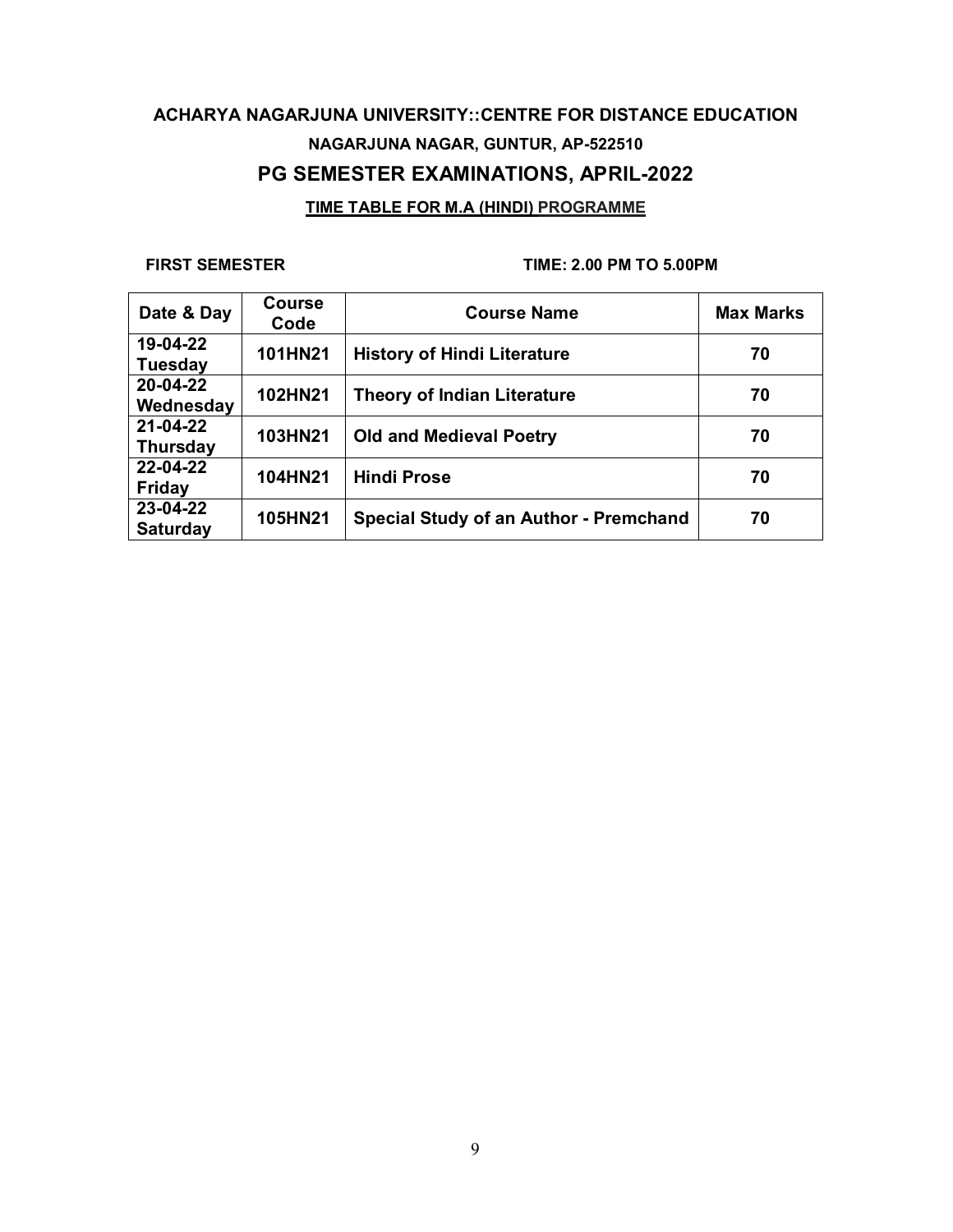## **ACHARYA NAGARJUNA UNIVERSITY::CENTRE FOR DISTANCE EDUCATION NAGARJUNA NAGAR, GUNTUR, AP-522510 PG SEMESTER EXAMINATIONS, APRIL-2022 TIME TABLE FOR M.A (SANSKRIT) PROGRAMME**

| Date & Day                  | <b>Course</b><br>Code | <b>Course Name</b>                  | <b>Max Marks</b> |
|-----------------------------|-----------------------|-------------------------------------|------------------|
| 19-04-22<br><b>Tuesday</b>  | <b>101SN21</b>        | <b>ArthaSasthra and NitiSashtra</b> | 70               |
| 20-04-22<br>Wednesday       | 102SN21               | Vyakaranam                          | 70               |
| 21-04-22<br><b>Thursday</b> | 103SN21               | <b>Kavyas</b>                       | 70               |
| 22-04-22<br><b>Friday</b>   | <b>104SN21</b>        | <b>Poetics and Aesthetics (I)</b>   | 70               |
| 23-04-22<br><b>Saturday</b> | 105SN21               | <b>Poetics and Aesthetics (II)</b>  | 70               |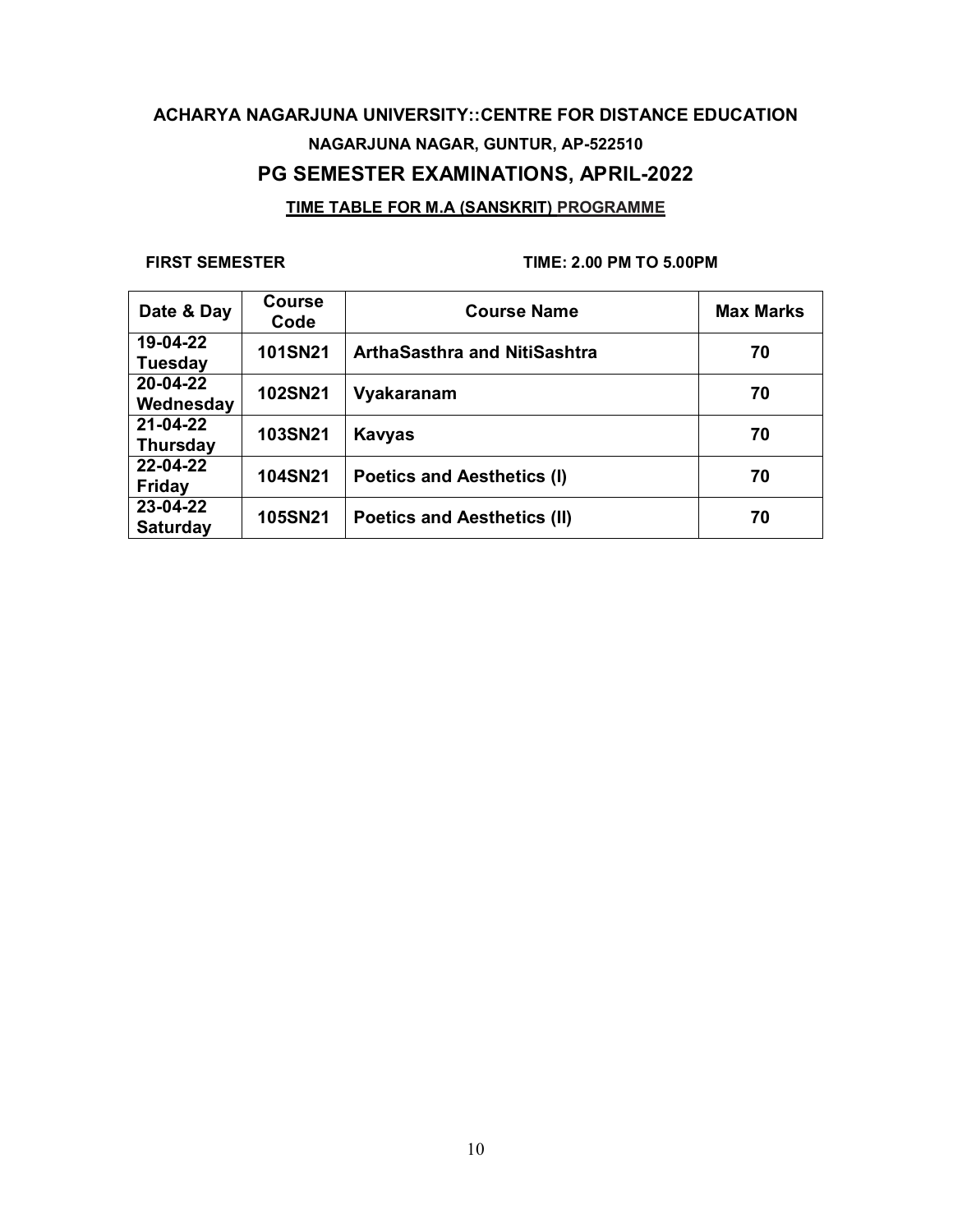## **ACHARYA NAGARJUNA UNIVERSITY::CENTRE FOR DISTANCE EDUCATION NAGARJUNA NAGAR, GUNTUR, AP-522510 PG SEMESTER EXAMINATIONS, APRIL-2022 TIME TABLE FOR M.A (ECONOMICS) PROGRAMME**

| Date & Day                  | <b>Course</b><br>Code | <b>Course Name</b>                     | <b>Max Marks</b> |
|-----------------------------|-----------------------|----------------------------------------|------------------|
| 19-04-22<br><b>Tuesday</b>  | 101EC21               | Micro Economic Theory - I              | 70               |
| 20-04-22<br>Wednesday       | 102EC21               | <b>Macro Economics</b>                 | 70               |
| 21-04-22<br><b>Thursday</b> | 103EC21               | <b>Public Finance</b>                  | 70               |
| 22-04-22<br><b>Friday</b>   | 104EC21               | <b>Evolution of Economic Doctrines</b> | 70               |
| 23-04-22<br><b>Saturday</b> | 105EC21               | <b>Mathematical Methods</b>            | 70               |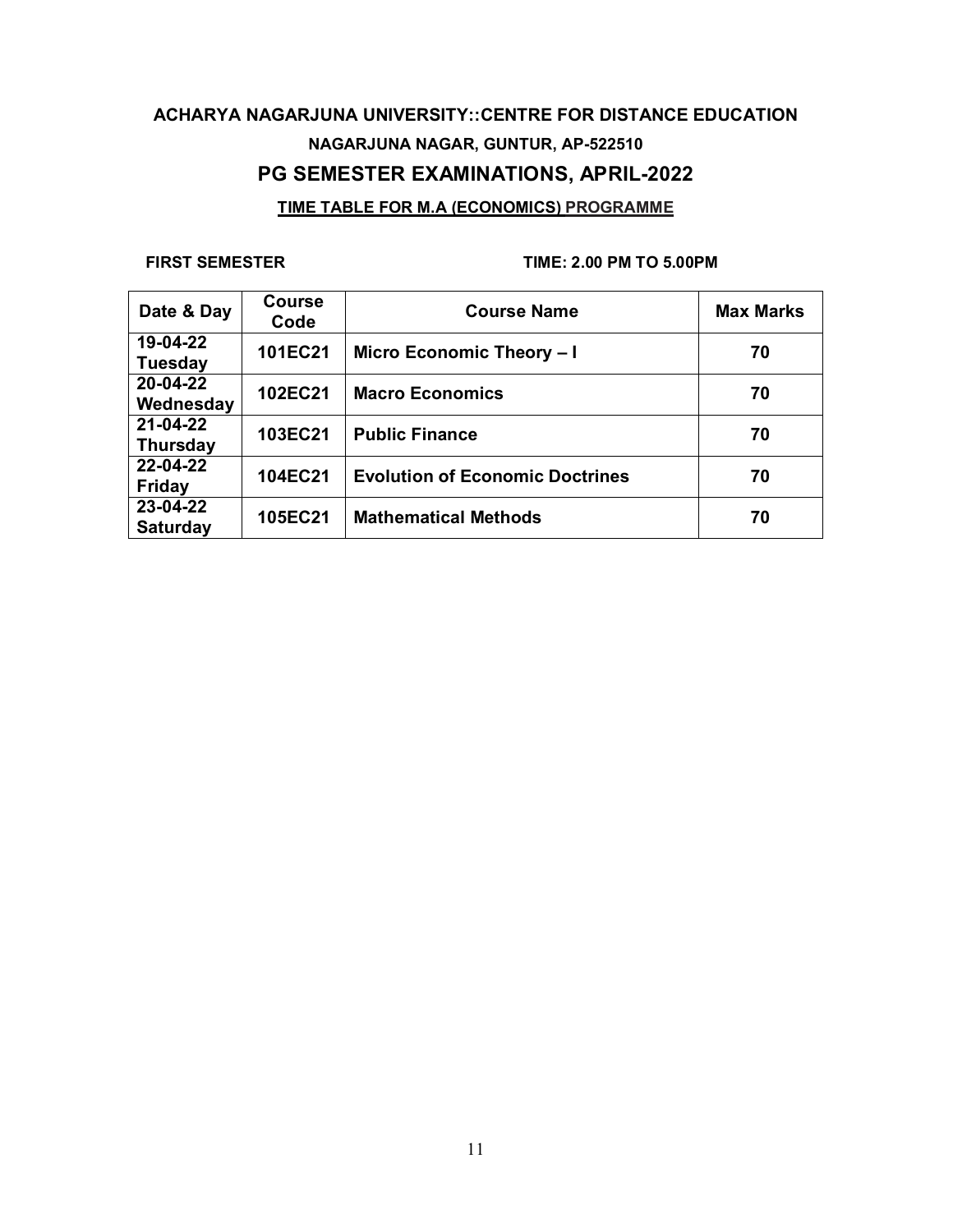## **ACHARYA NAGARJUNA UNIVERSITY::CENTRE FOR DISTANCE EDUCATION NAGARJUNA NAGAR, GUNTUR, AP-522510 PG SEMESTER EXAMINATIONS, APRIL-2022 TIME TABLE FOR M.A (HISTORY) PROGRAMME**

| Date & Day                  | <b>Course</b><br>Code | <b>Course Name</b>                                       | <b>Max Marks</b> |
|-----------------------------|-----------------------|----------------------------------------------------------|------------------|
| 19-04-22<br><b>Tuesday</b>  | 101HI21               | History of Ancient India (up to B.C. 321)                | 70               |
| 20-04-22<br>Wednesday       | 102HI21               | Age of Empires (B.C 321 – 650 A.D.)                      | 70               |
| 21-04-22<br><b>Thursday</b> | 103HI21               | History of Andhras (from earliest times<br>to 1070 A.D.) | 70               |
| 22-04-22<br><b>Friday</b>   | 104HI21               | History of Modern World I (till 1914)                    | 70               |
| 23-04-22<br><b>Saturday</b> | 105HI21               | <b>Religion in Andhra Desa</b>                           | 70               |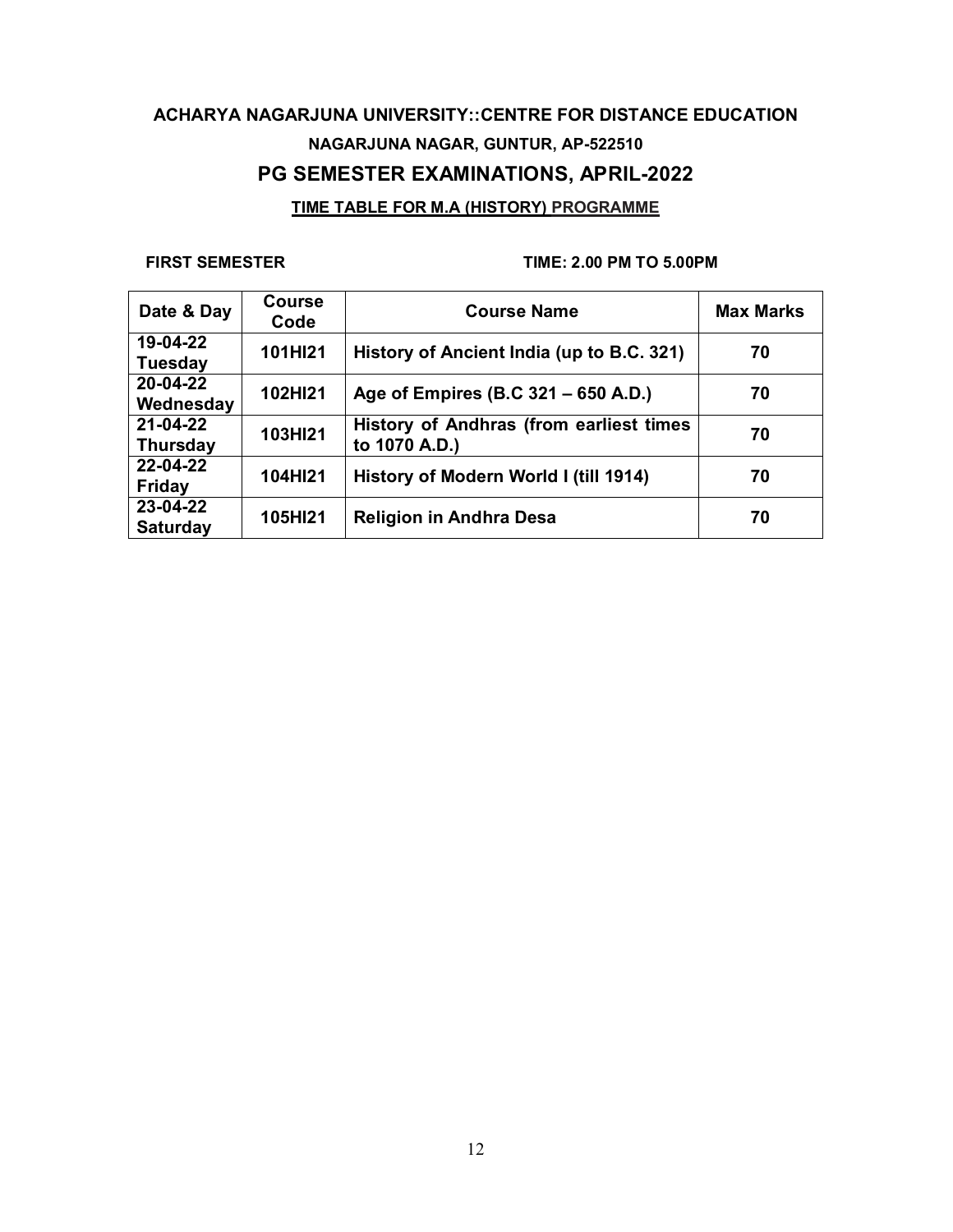## **ACHARYA NAGARJUNA UNIVERSITY::CENTRE FOR DISTANCE EDUCATION NAGARJUNA NAGAR, GUNTUR, AP-522510 PG SEMESTER EXAMINATIONS, APRIL-2022 TIME TABLE FOR M.A (POLITICAL SCIENCE) PROGRAMME**

| Date & Day                  | <b>Course</b><br>Code | <b>Course Name</b>                       | <b>Max Marks</b> |
|-----------------------------|-----------------------|------------------------------------------|------------------|
| 19-04-22<br><b>Tuesday</b>  | 101PO21               | <b>Western Political thought</b>         | 70               |
| 20-04-22<br>Wednesday       | 102PO21               | <b>Administrative Theory (classical)</b> | 70               |
| 21-04-22<br><b>Thursday</b> | 103PO21               | <b>Indian Constitution</b>               | 70               |
| 22-04-22<br><b>Friday</b>   | 104PO21               | <b>Major issues in Indian Politics</b>   | 70               |
| 23-04-22<br><b>Saturday</b> | 105PO21               | <b>Women and Politics</b>                | 70               |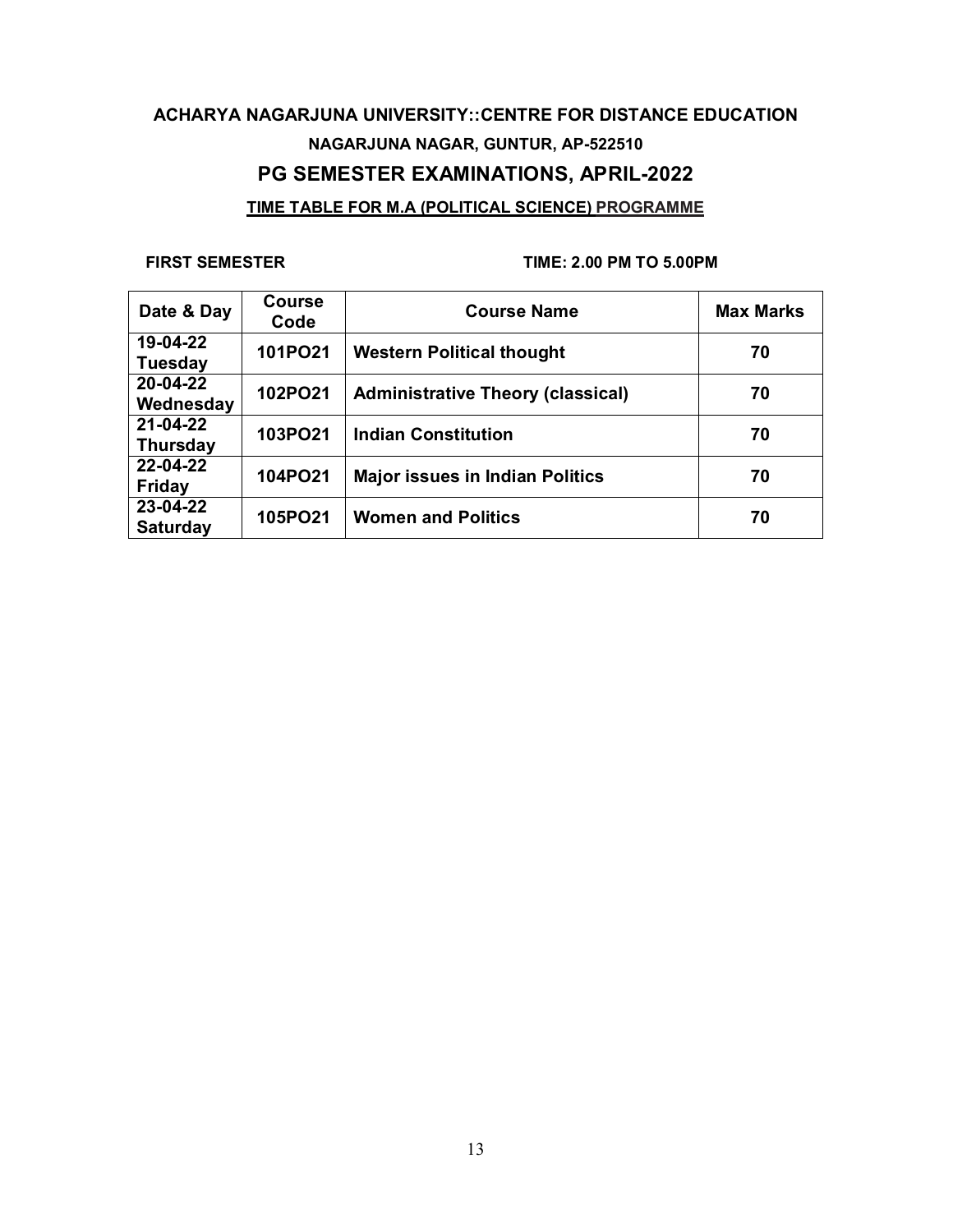## **ACHARYA NAGARJUNA UNIVERSITY::CENTRE FOR DISTANCE EDUCATION NAGARJUNA NAGAR, GUNTUR, AP-522510 PG SEMESTER EXAMINATIONS, APRIL-2022 TIME TABLE FOR M.A (SOCIOLOGY) PROGRAMME**

| Date & Day                  | <b>Course</b><br>Code | <b>Course Name</b>                      | <b>Max Marks</b> |
|-----------------------------|-----------------------|-----------------------------------------|------------------|
| 19-04-22<br><b>Tuesday</b>  | 101SO21               | <b>Introductory Sociology</b>           | 70               |
| 20-04-22<br>Wednesday       | 102SO21               | <b>Traditional Sociological Thought</b> | 70               |
| 21-04-22<br><b>Thursday</b> | <b>103SO21</b>        | <b>Social Research Methodology</b>      | 70               |
| 22-04-22<br>Friday          | 104SO21               | <b>Introduction to Indian Society</b>   | 70               |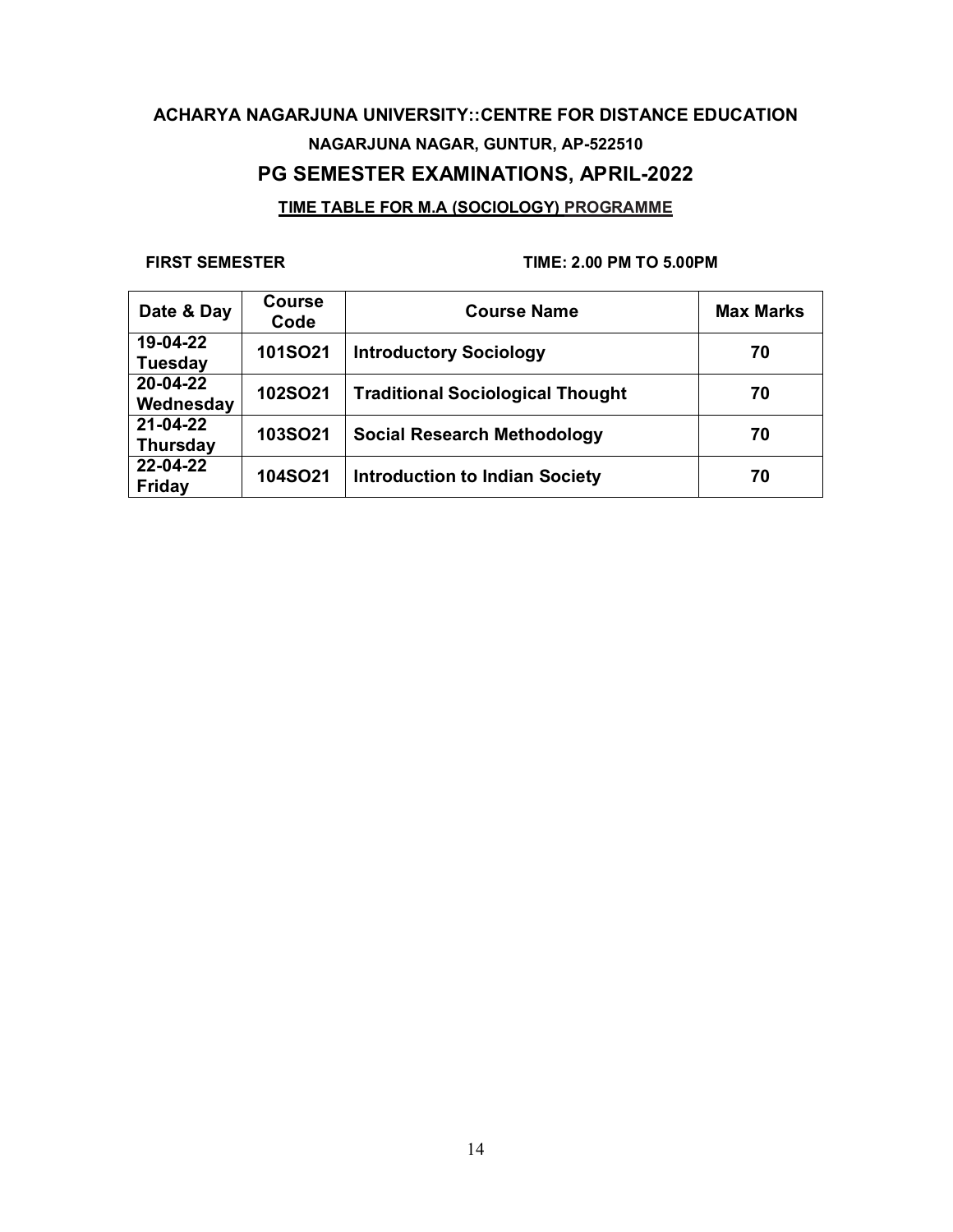**TIME TABLE FOR M.S.W(MASTEROF SOCIALWORK) PROGRAMME**

| Date & Day                  | <b>Course</b><br>Code | <b>Course Name</b>                      | <b>Max Marks</b> |
|-----------------------------|-----------------------|-----------------------------------------|------------------|
| 19-04-22<br><b>Tuesday</b>  | 101SW21               | <b>Social Work History and Ideology</b> | 70               |
| 20-04-22<br>Wednesday       | 102SW21               | <b>Sociology for Social Work</b>        | 70               |
| 21-04-22<br><b>Thursday</b> | <b>103SW21</b>        | <b>Dynamics of Human Behaviour</b>      | 70               |
| 22-04-22<br>Friday          | 104SW21               | <b>Social Case Work</b>                 | 70               |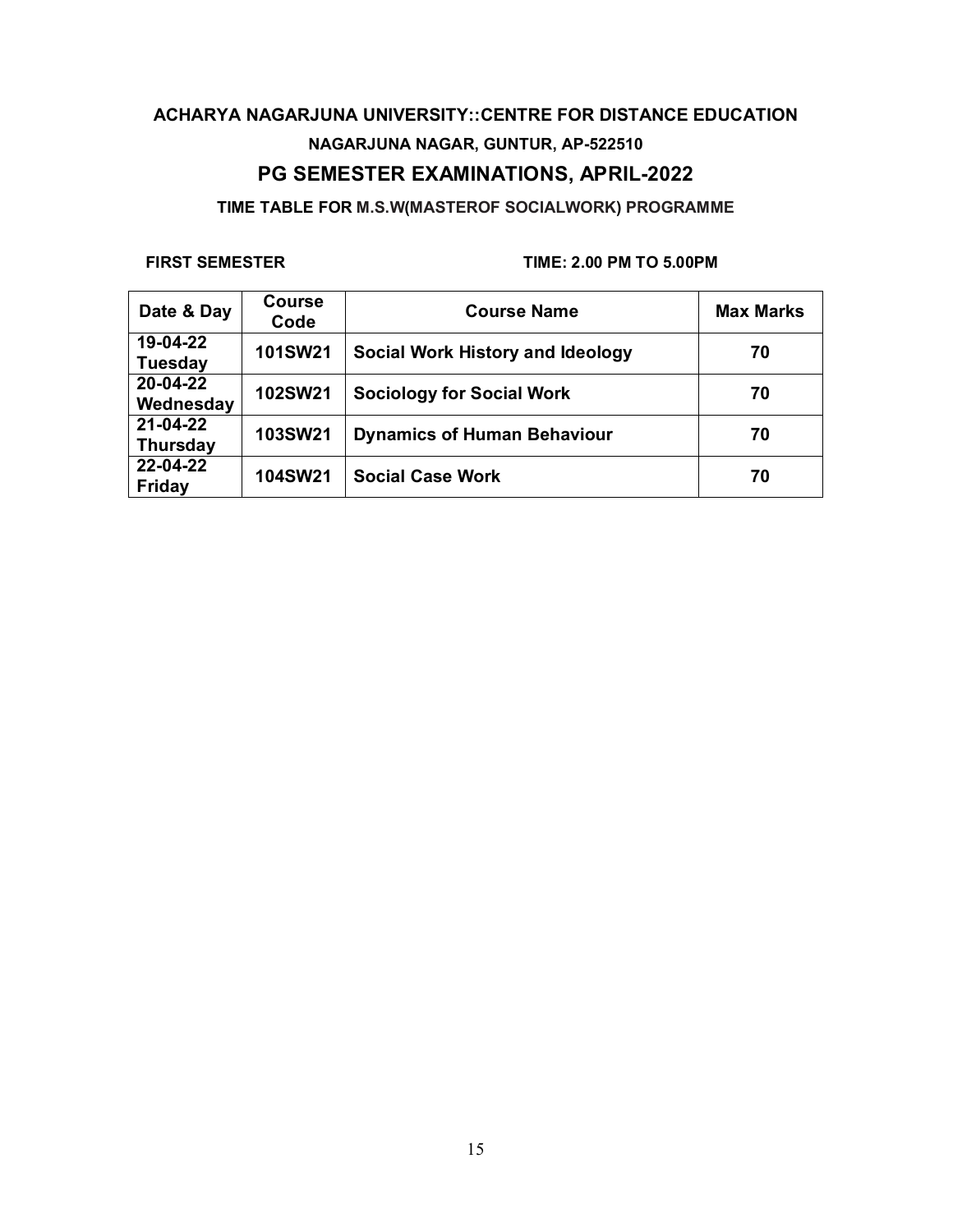### **TIME TABLE FOR M.A (JOURNALISM AND MASS COMMUNICATION) PROGRAMME**

| Date & Day                  | <b>Course</b><br>Code | <b>Course Name</b>                 | <b>Max Marks</b> |
|-----------------------------|-----------------------|------------------------------------|------------------|
| 19-04-22<br><b>Tuesday</b>  | 101JM21               | <b>History of Journalism</b>       | 70               |
| 20-04-22<br>Wednesday       | 102JM21               | <b>Reporting for Print Media</b>   | 70               |
| 21-04-22<br><b>Thursday</b> | 103JM21               | <b>Communication Theory</b>        | 70               |
| 22-04-22<br><b>Friday</b>   | 104JM21               | <b>International Communication</b> | 70               |